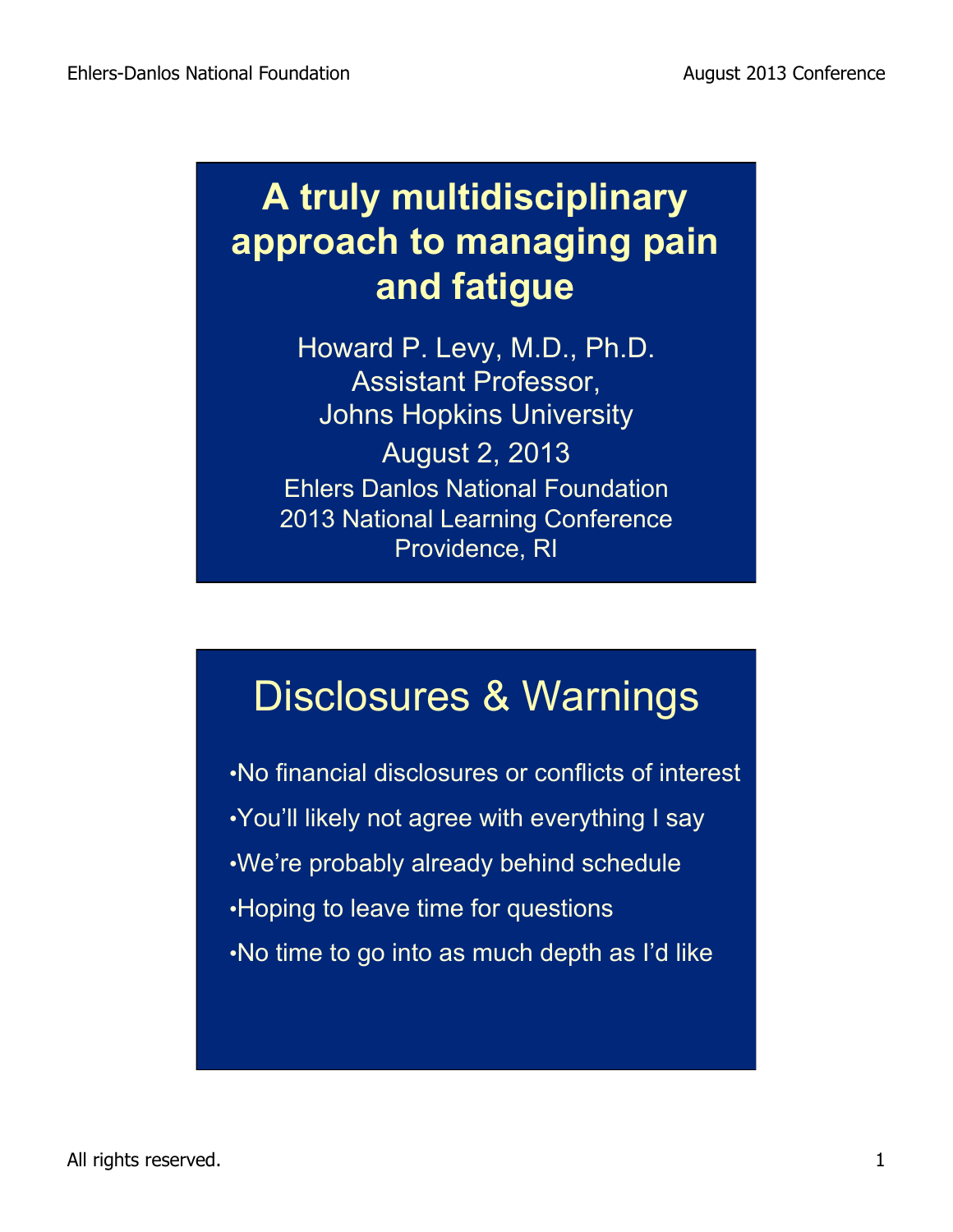

# **Medications**  • Are you sensitive to all or most meds? • Are you sensitive to opioids/narcotics?  $\cdot$  If yes to (1) but no to (2), does that really make sense?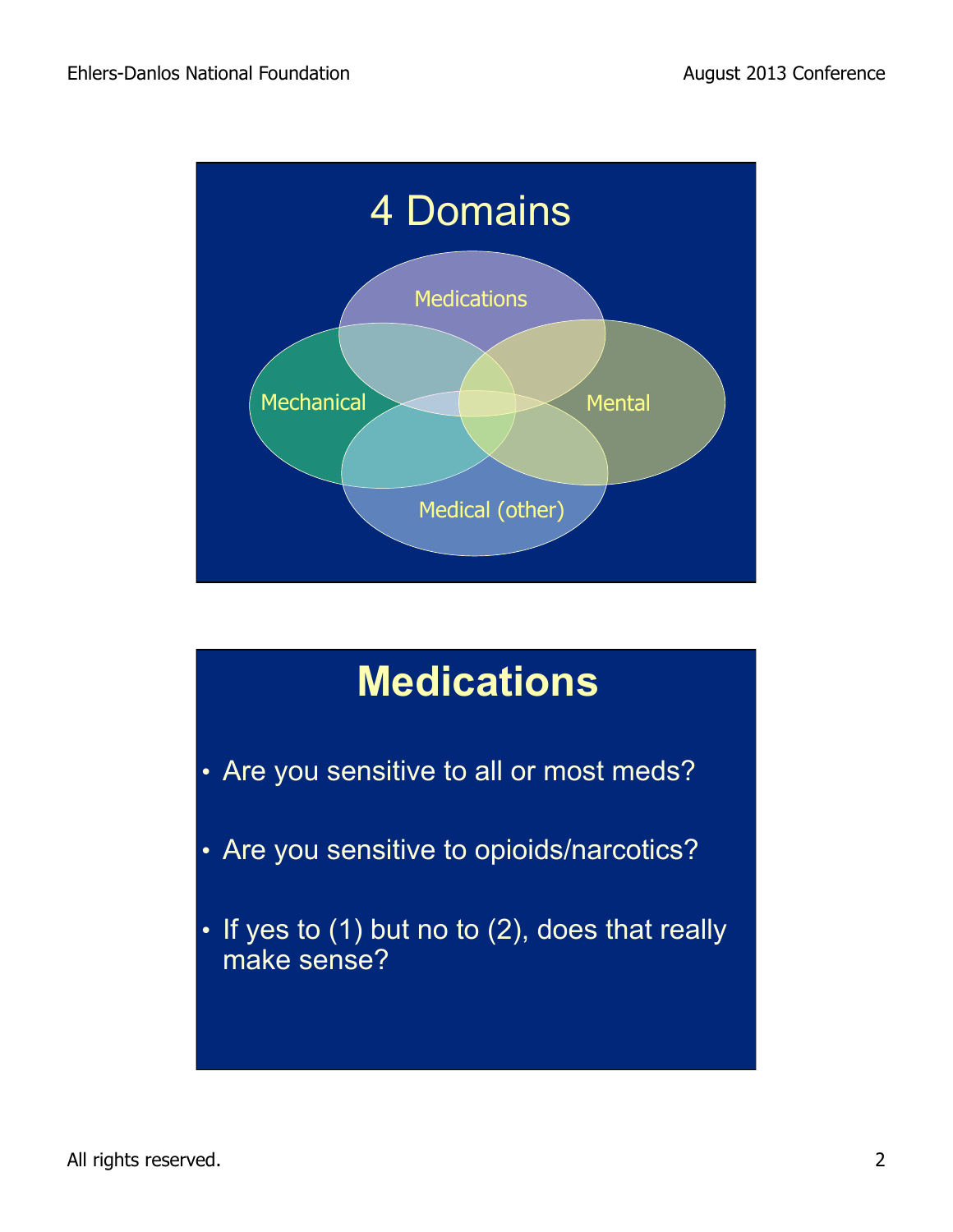#### **Why not just use opioids? (or start with them)**

Potential opioid side effects:

- Sedation, clouded thinking (drive/work?)
- Disrupted sleep, sleep apnea
- Urinary retention
- Dry mouth
- Itching, sweating
- Constipation, nausea (worsens IBS)

#### **"But I don't have those side effects, and they help my pain"**

Additional problems (regardless of intent):

- Tolerance: need ↑ dose for same effect
- Dependency: withdrawal sx's if stopped
- Addiction:
	- take for reasons other than pain ("I just feel better")
	- **modify actions to get more drug**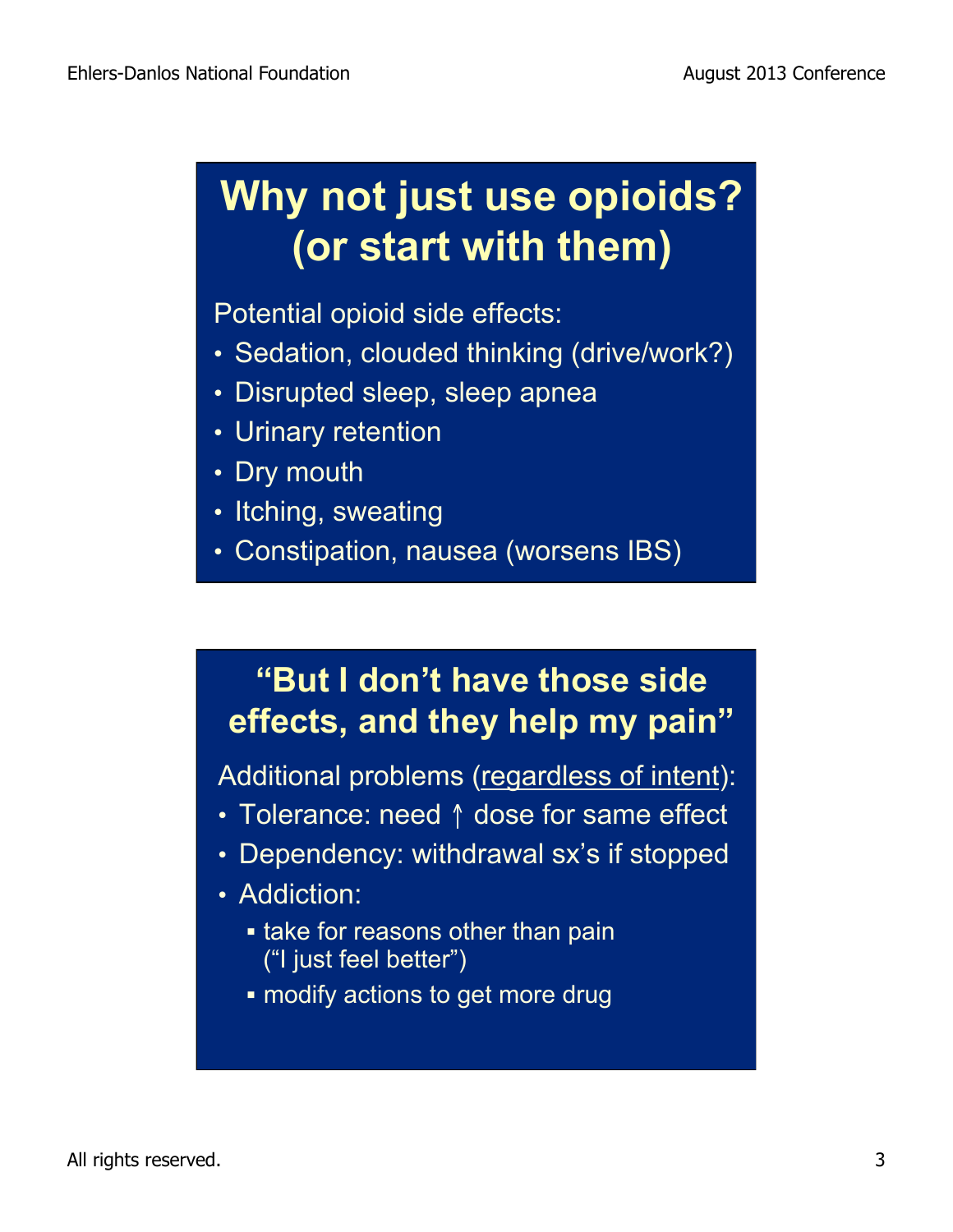#### **Opioid problems, continued**

- Stigma/suspicion of abuse
- Target of crime
- Written Rx only
- Opioid-induced hyperalgesia (worse pain)
- Narcotic bowel syndrome
- Endocrine suppression (thyroid, adrenal, sex hormones, growth hormone)
- Possibly ↑ fracture & ↓ immune function

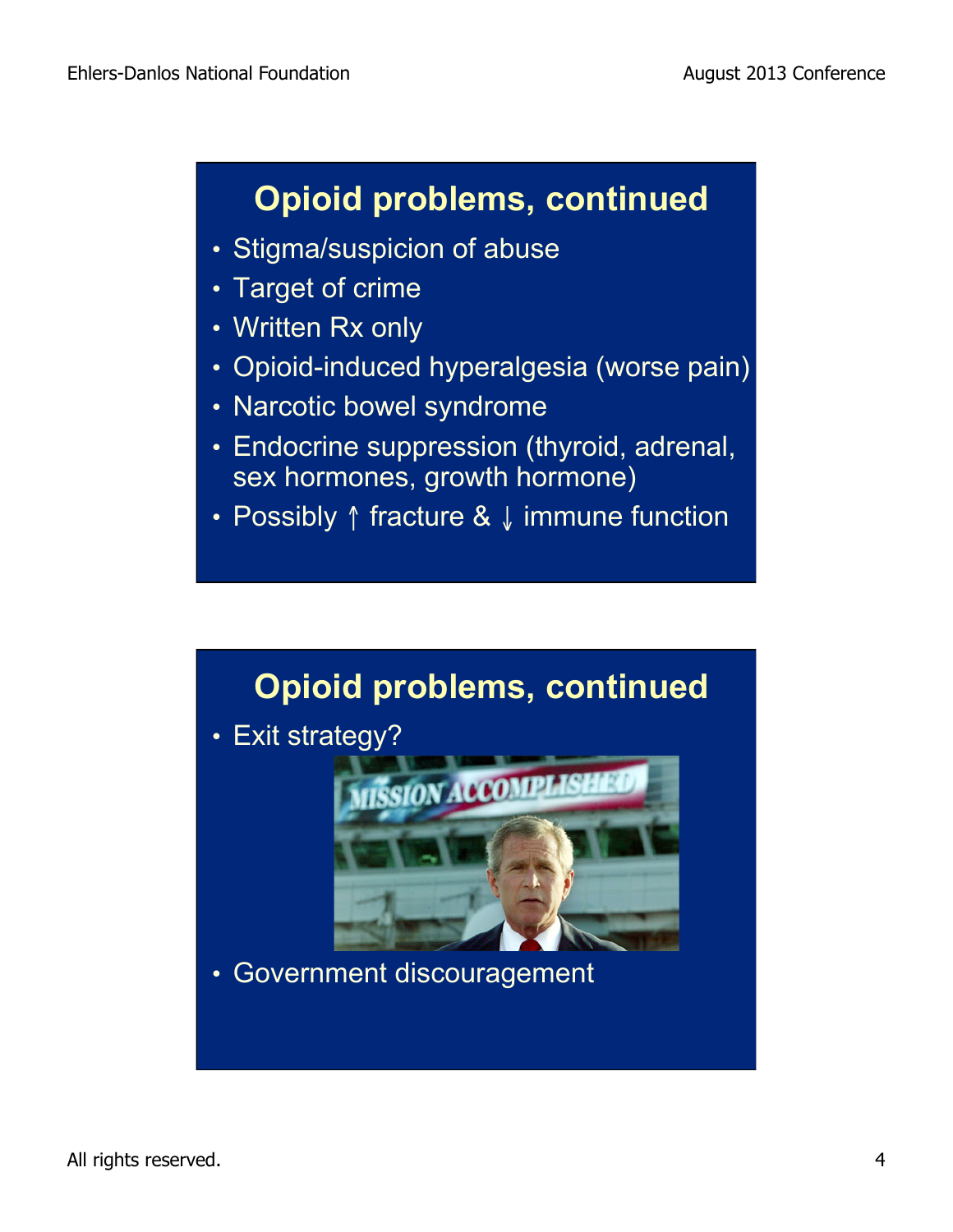## **Medications**

- Goal is to limit, not eliminate pain
- Prevention works better than relief:
	- ! Regular schedule to keep pain controlled
- Cocktail of multiple meds
	- **. Maximize safer, less potent drugs**
	- **.** Incremental effects
- Use opioids as last resort & try to limit use to no more than a few years
- Exit strategy?

#### **Medications**

- Acetaminophen (Tylenol)
	- **.** Up 4000 mg/day is safe
	- **. Must account for ALL sources (many OTC** meds)
- NSAIDs (ibuprofen, naproxen, etc)
	- . Can exacerbate bruising & bleeding, but that is often preferable to pain
- Topical (or injected) anesthetics (lidocaine, etc)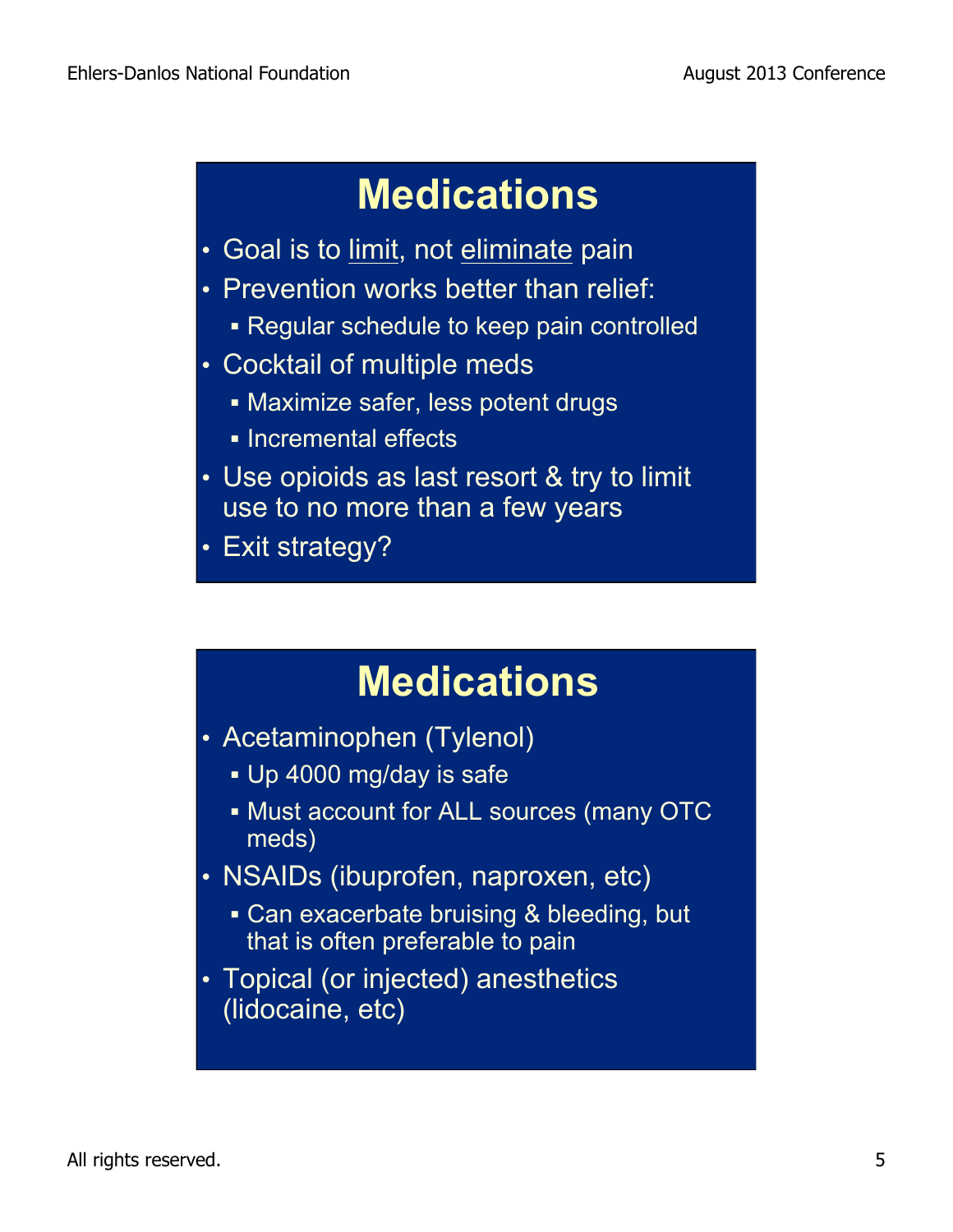## **Medications**

- Muscle relaxers
	- **Prescription**
	- **Magnesium**
- Neuropathic pain meds
	- ! Anti-seizure (gapapentin, pregabalin, etc)
	- ! Tricyclic (& related) antidepressants (amitriptyline, nortriptyline, trazodone)
	- ! SNRI antidepressants (venlafaxine, duloxetine, etc)

• See Hypermobility EDS GeneReview

## **Medications: Serotonin Syndrome**

May be caused by most of the above (except acetaminophen & NSAIDs)

- Symptoms:
	- ! agitation, restlessness, tremor, ↑ reflexes
	- ! poor balance, confusion, irritability
	- ! ↑ temperature, ↑ heart rate, ↑ or ↓ BP
	- ↑ sweating
	- ! nausea, diarrhea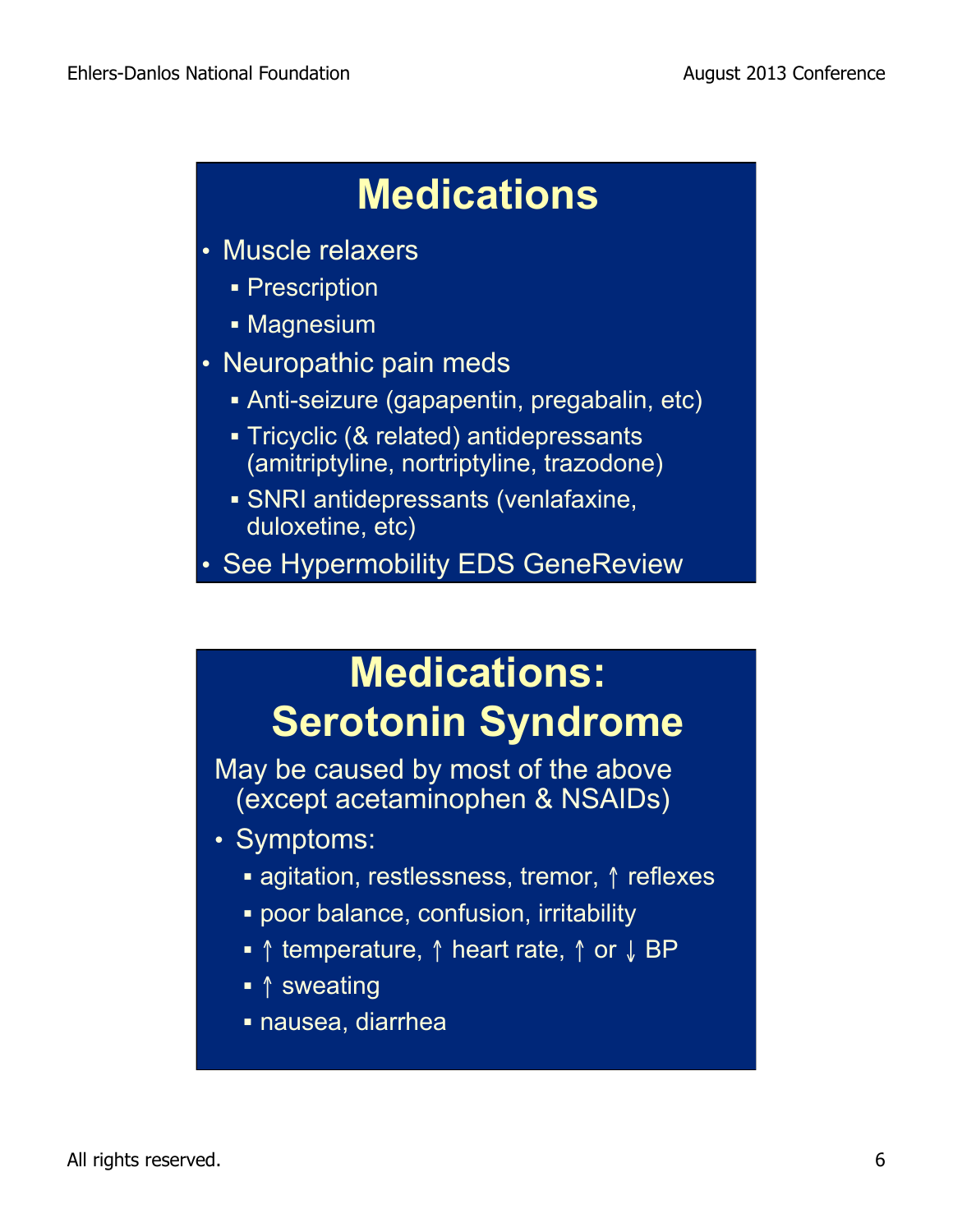#### **Mechanical**

Assumptions:

- Instability  $\rightarrow$  spasm
- Instability  $\rightarrow$  arthritis
- Spasm & arthritis  $\rightarrow$  pain
- Pain & spasm  $\rightarrow$  fatigue

If true, then goals are:

- Reduce spasm
- Reduce instability (increase stability)

#### **Mechanical**

Avoid/minimize:

- Resistance & impact
	- ! Destabilizes joints
- Thin pens/pencils/utensils
- Surgical stabilization
	- ! Often fails in 0-60 months
- No need to avoid hyperextension!
	- ! No benefit
	- **Can worsen perceived pain**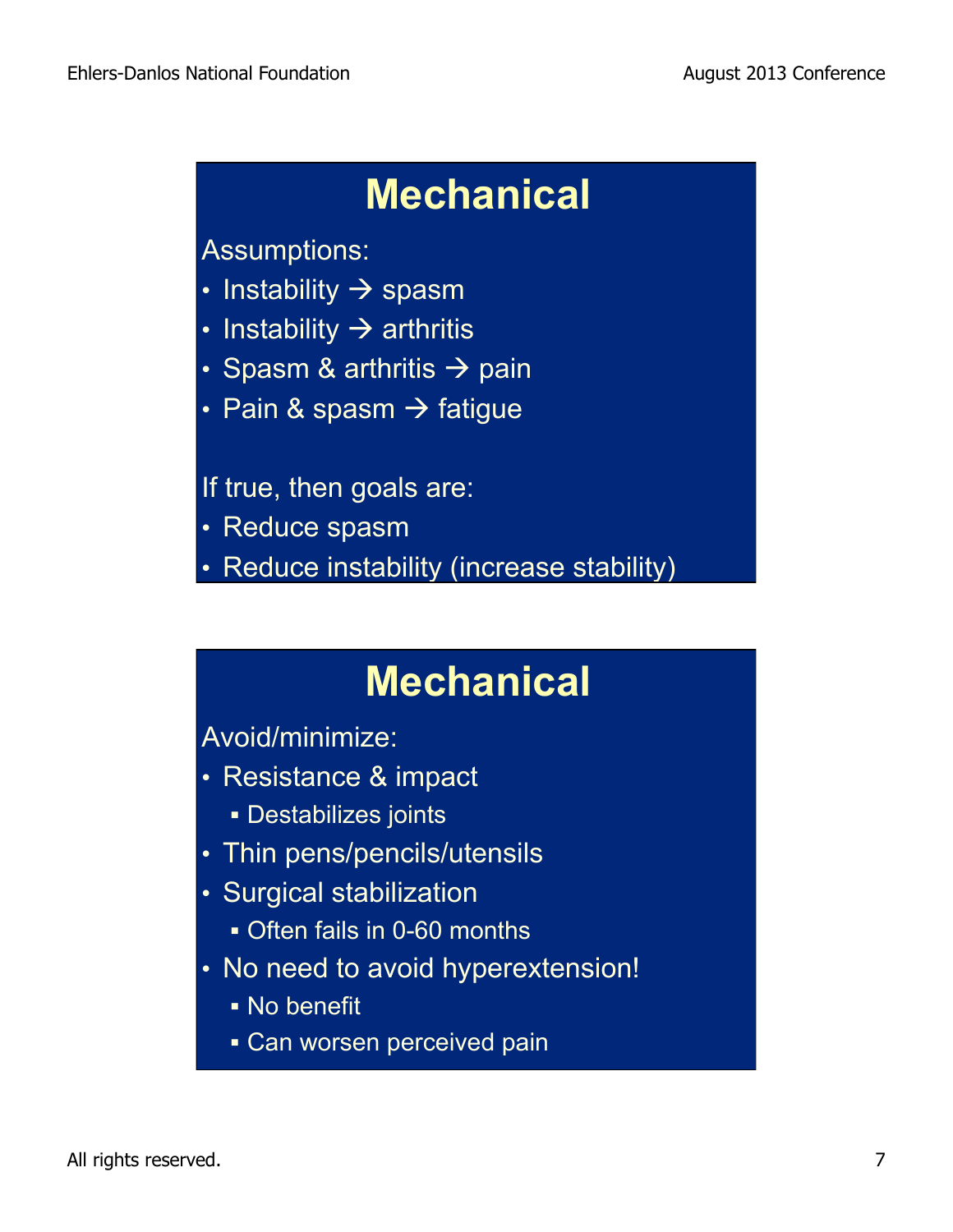#### **Mechanical**

Reduce spasm:

- Stretch
- Massage, mechanical release, etc
- Heat, ultrasound, electrical stimulation
- Acupuncture/pressure
- Trigger point injections/dry needling
- Rest (but not too much!)
	- **Example 1** Loss of conditioning  $\rightarrow$  more fatigue

#### **Mechanical**

Improve stability:

- Braces as needed
- **Tone, NOT strength!**
	- ! Resting state of muscle contraction
	- **.** Low (or no) resistance
	- Gradually ↑ reps
	- Core & extremity
	- **.** Work within body limits
	- ! SLOW process (months years)
	- ! Insurance problems ("tone" doesn't exist)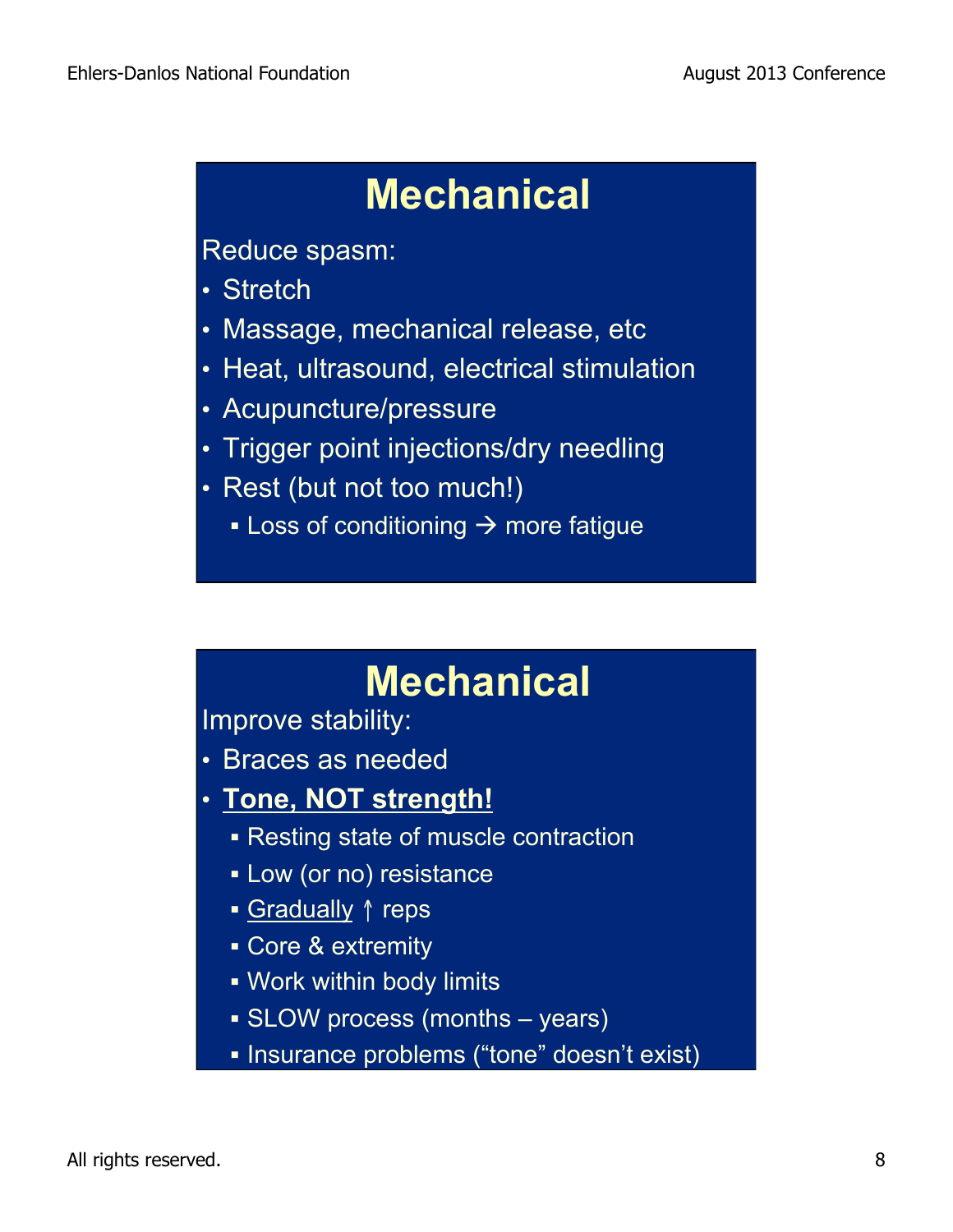# **Mental (Psychiatric)**

Pain is a subjective experience, modified by:

- Emotional state
- Thoughts & beliefs
- Fears & expectations
- Memories of past injuries
- Emotional state of close others
- And more

Kozlowska et al (2008) Harv Rev Psychiatry 16:136

# **Mental (Psychiatric)**

Psychological distress exacerbates pain Common in EDS:

- Anxiety & Depression
- Low self-confidence & self-efficacy
- Negative thinking
- Hopeless/helpless; desperation

Baeza-Velasco et al (2011) Rheumatol Int. 31:1131; Branson et al (2011) Harv Rev Psychiatry 19:259; Castori et al(2010) Am J Med Genet A. 152A:556; Hagberg et al (2004) Orthod Craniofac Res. 7:178; Rombaut et al (2011) Arthritis Rheum. 63:1979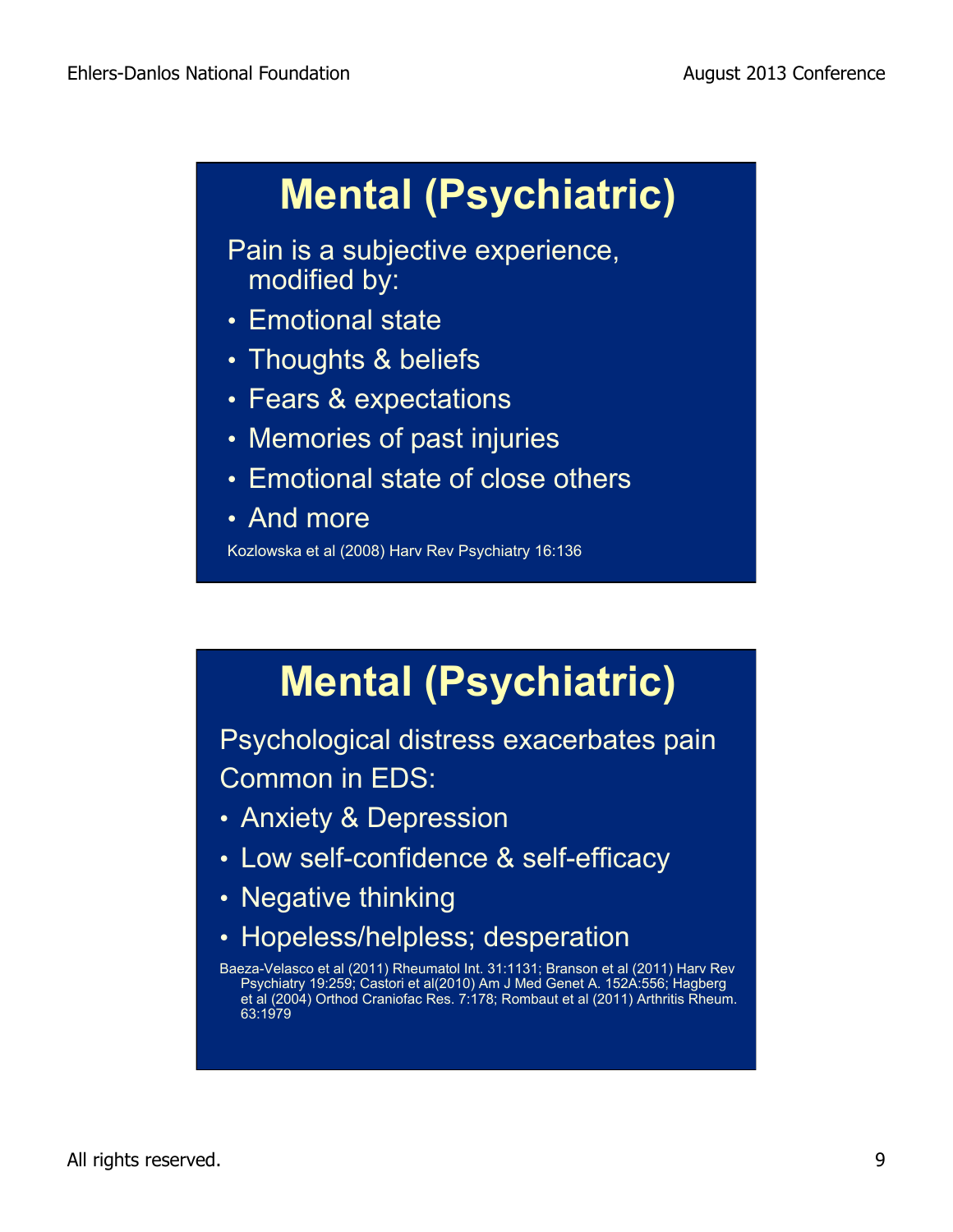# **Mental (Psychiatric)**

- Avoid psychologic pain escalation
- Learn psychologic pain control
	- **Less pain**
	- **Less** medication
	- **E** Fewer side effects

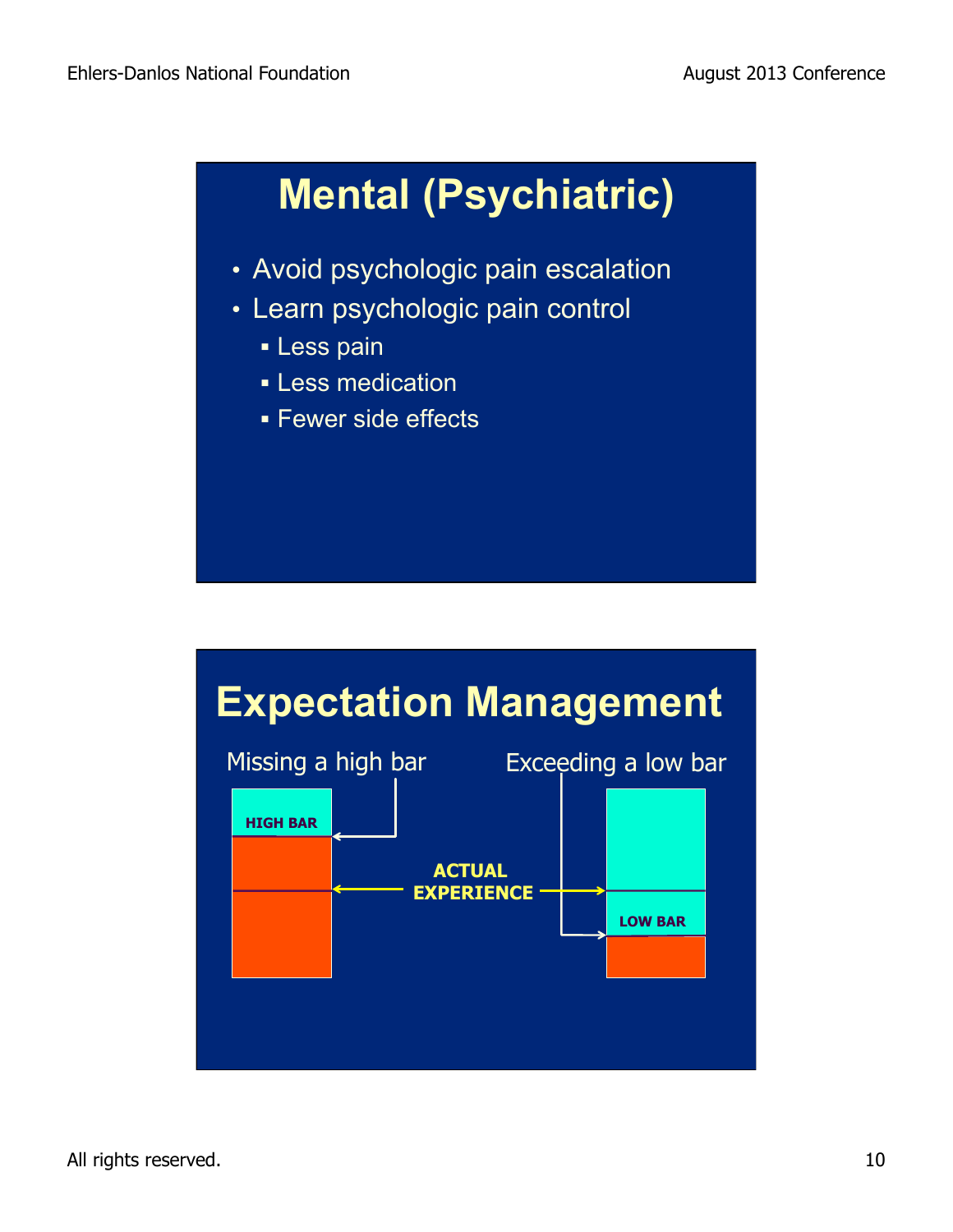#### **Expectation Management**

#### High Bar

- No pain
- No dislocations or subluxations
- "Normal" activity tolerance

#### Low Bar

- Less pain
- Fewer dislocation or subluxations
- Improved activity tolerance

Effect on mood? On pain experience?

## **Mental Approaches**

- Validation that symptoms are real
- Trust & rapport between patient and medical team
- Reasonable expectations (exceed a low bar)
- Distraction
- Hypnosis, Visualization, Mind/Body
- Meditation
- Counseling (formal and/or informal)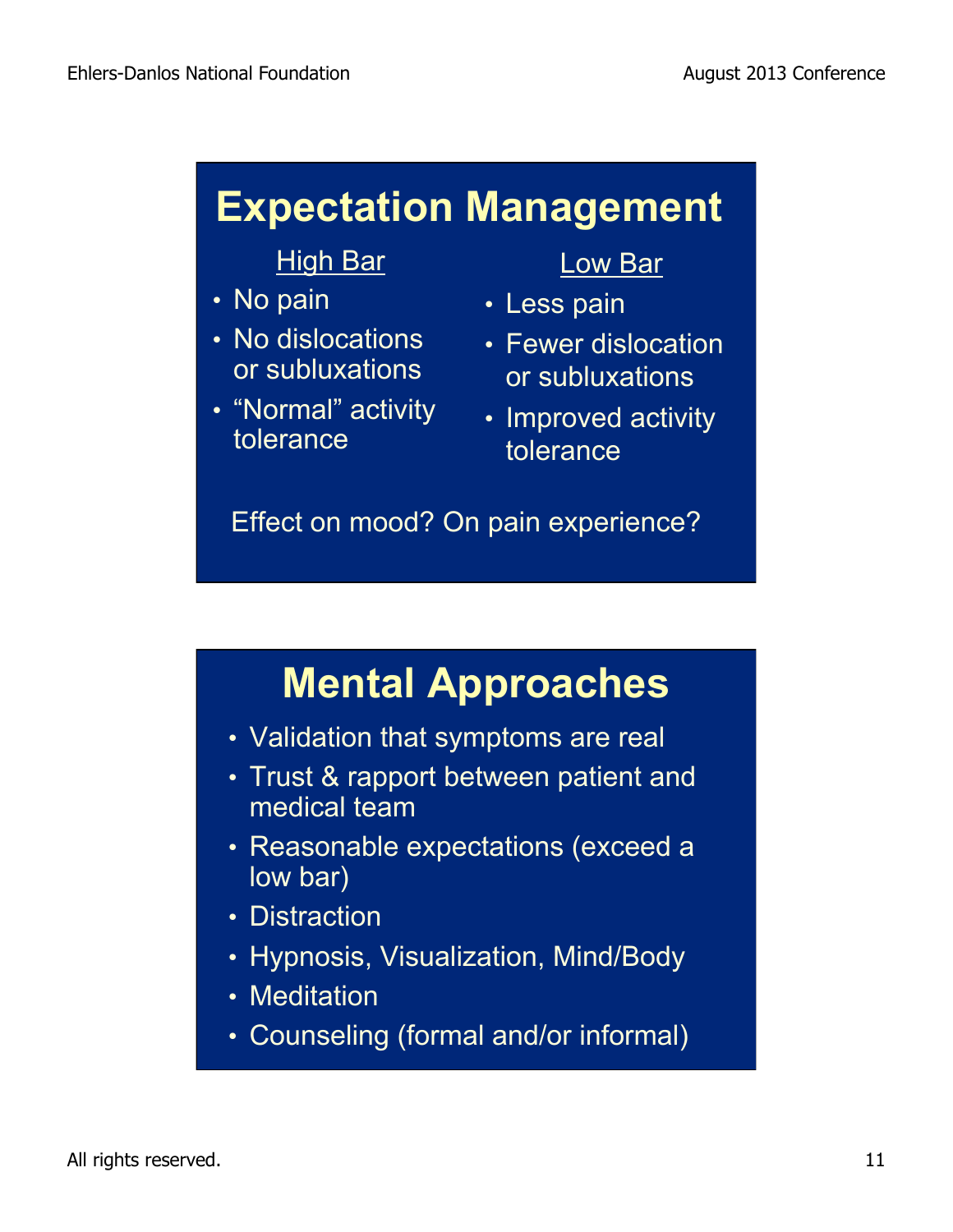## **Counseling**

- For depression, anxiety, PTSD…
- For accepting, coping & living with pain, dysfunction & disability
- Cognitive Behavioral Therapy
	- **Execognize & emphasize positive** thoughts & behaviors
	- ! Recognize & avoid negative thoughts & behaviors
- Requires acceptance, willingness & active participation

#### **Resistance to Psychological Therapy**

- Prior misdiagnoses & accusations
	- **. Malingering (faking)**
	- **.** Depression/anxiety as sole cause
- "It's not in my head—it's real"
- Stigma, perceived weakness, "crazy"
- Belief that help not needed or emotional distress will improve after pain improves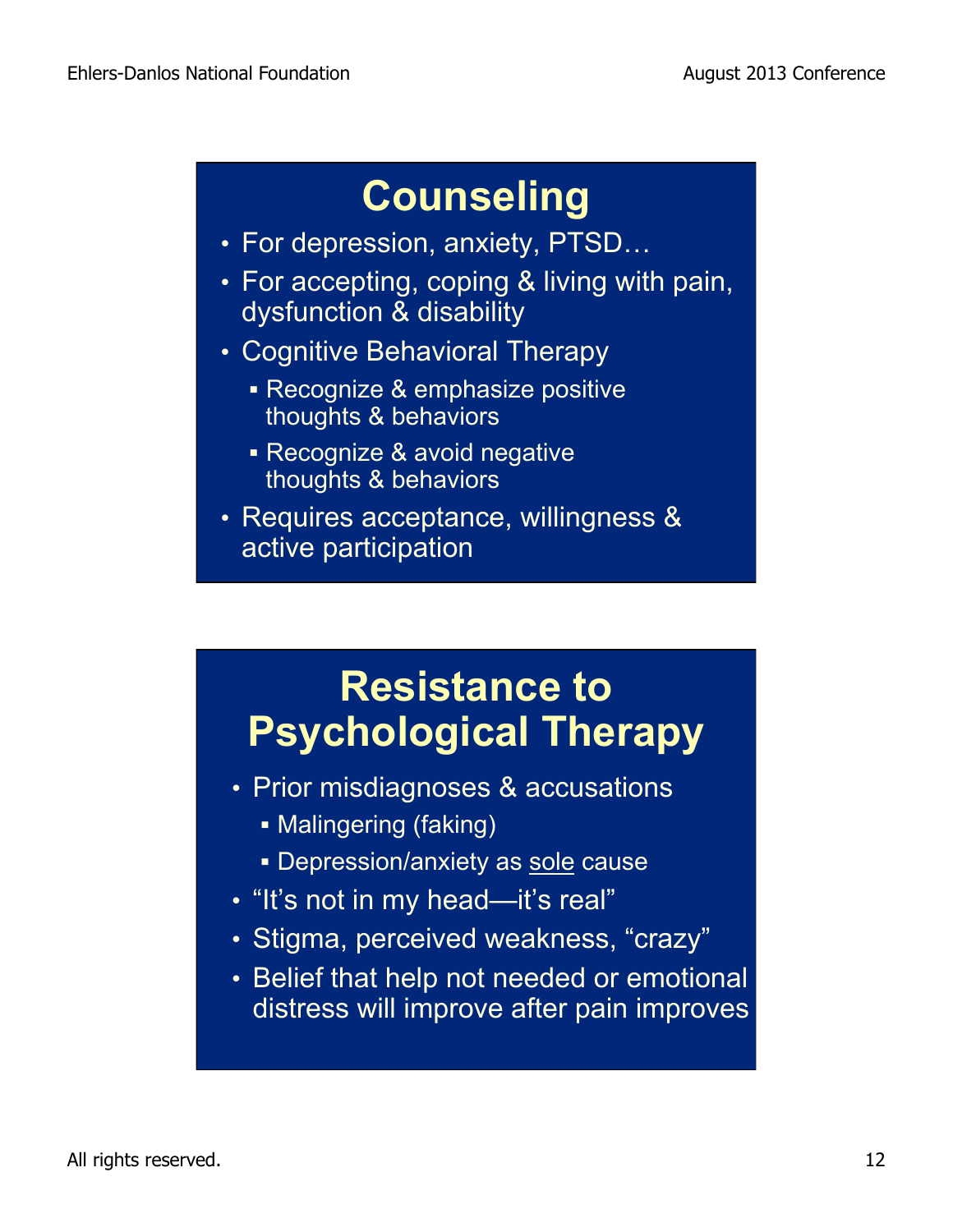#### **Resistance to Psychological Therapy**

#### 2 Questions & 1 Thought:

- What do you have to lose? (other than some of your pain & fatigue?)
- Do you control your mind? (or does it control you?)
- "90% of the game is half mental"
	- Yogi Berra

#### **Other Medical Conditions contribute to pain & fatigue**

- Most not specifically related to EDS
- Are treated the same, regardless of EDS
- Incremental benefits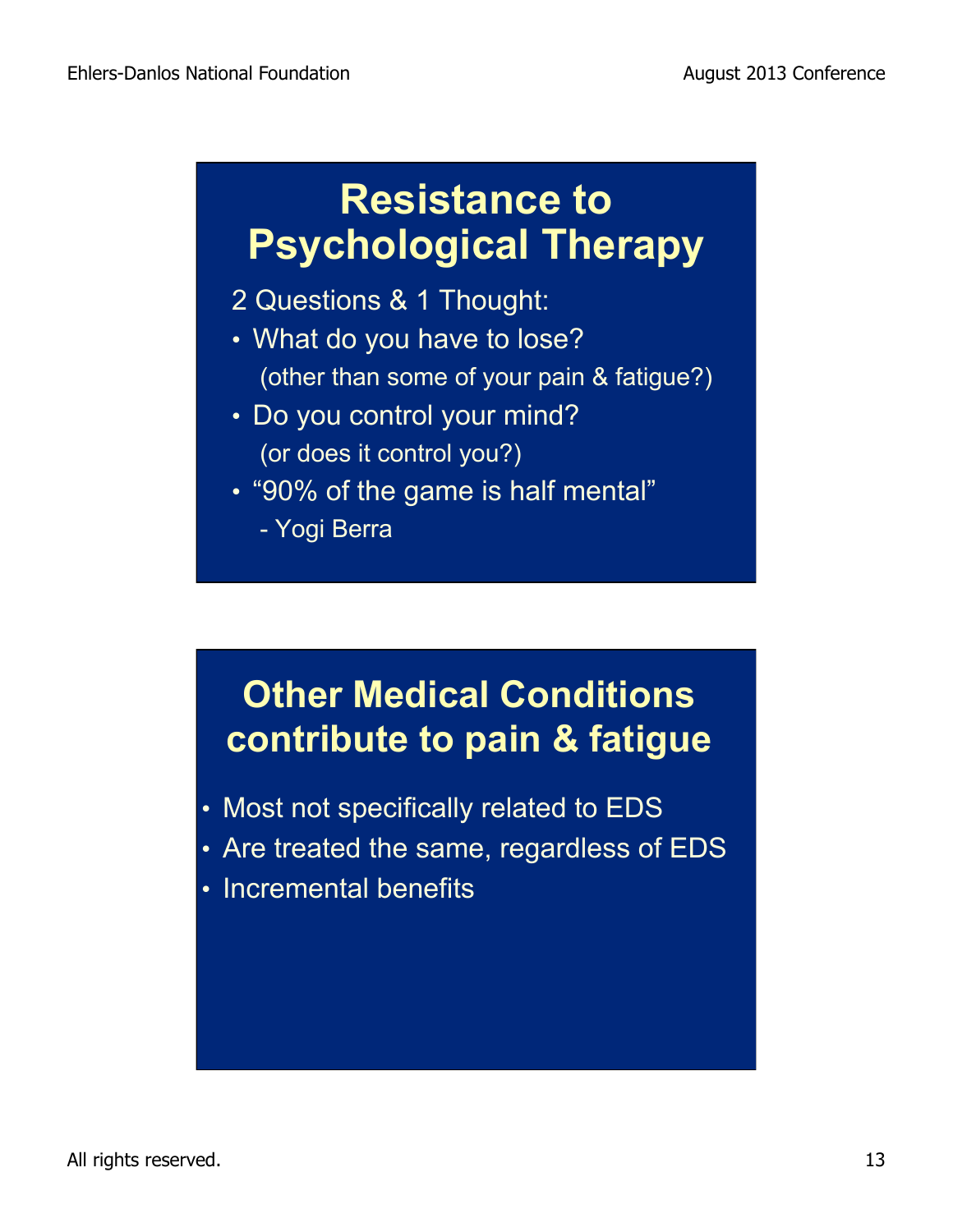#### **Other Medical Conditions**

- Vitamin D deficiency
	- ! Very common (inadequate sun & diet)
	- ! Ideal 25-hydroxy D level probably >40
	- **.** Simple oral supplement
- B12 deficiency
	- ! Dietary, auto-immune
	- **.** Levels between 200-400 borderline—check homocysteine & methylmalonic acid
	- Often requires injection therapy

#### **Other Medical Conditions**

- Iron deficiency
	- ! ↓ transferrin saturation AND ↑ TIBC
	- ↓ saturation alone often misdiagnosed
	- $\bullet$  Unnecessary iron  $\rightarrow$  unnecessary constipation
- Hormone deficiencies
	- **. Thyroid, Cortisol, Testosterone, others**
	- **.** Dangerous to supplement if not low
	- ! May be caused/exacerbated by opioids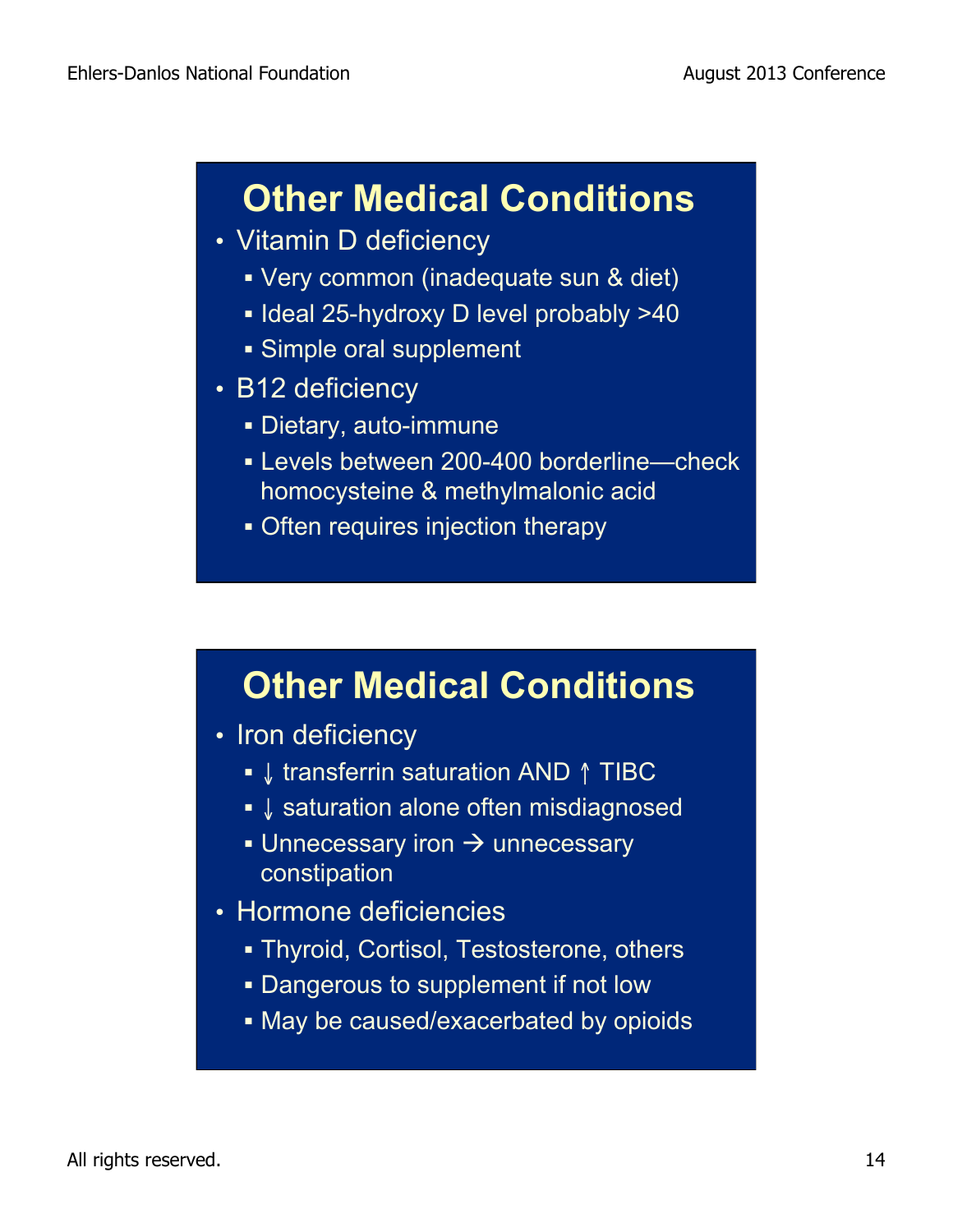#### **Other Medical Conditions**

- Celiac disease
	- ! Abnormal small bowel biopsy
	- ! Anti-endoymysial and/or tissue transglutaminase antibody
	- **Avoid all gluten**
- Gluten sensitivity
	- **.** Poorly understood
	- **True sensitivity, or just feel better with less** carbohydrate and processed food?
	- . If it works for you, avoid gluten!

#### **Other Medical Conditions**

- Autonomic dysfunction
	- ! Fluids (not just water) & salt
	- **.** [almost] no such thing as too much
	- **Example School** garments
	- ! Medications (esp beta blocker)
- Insomnia—multiple possible causes
	- ! Pain
	- **.** Medication side effects
	- **Distress**
	- **.** Other medical conditions